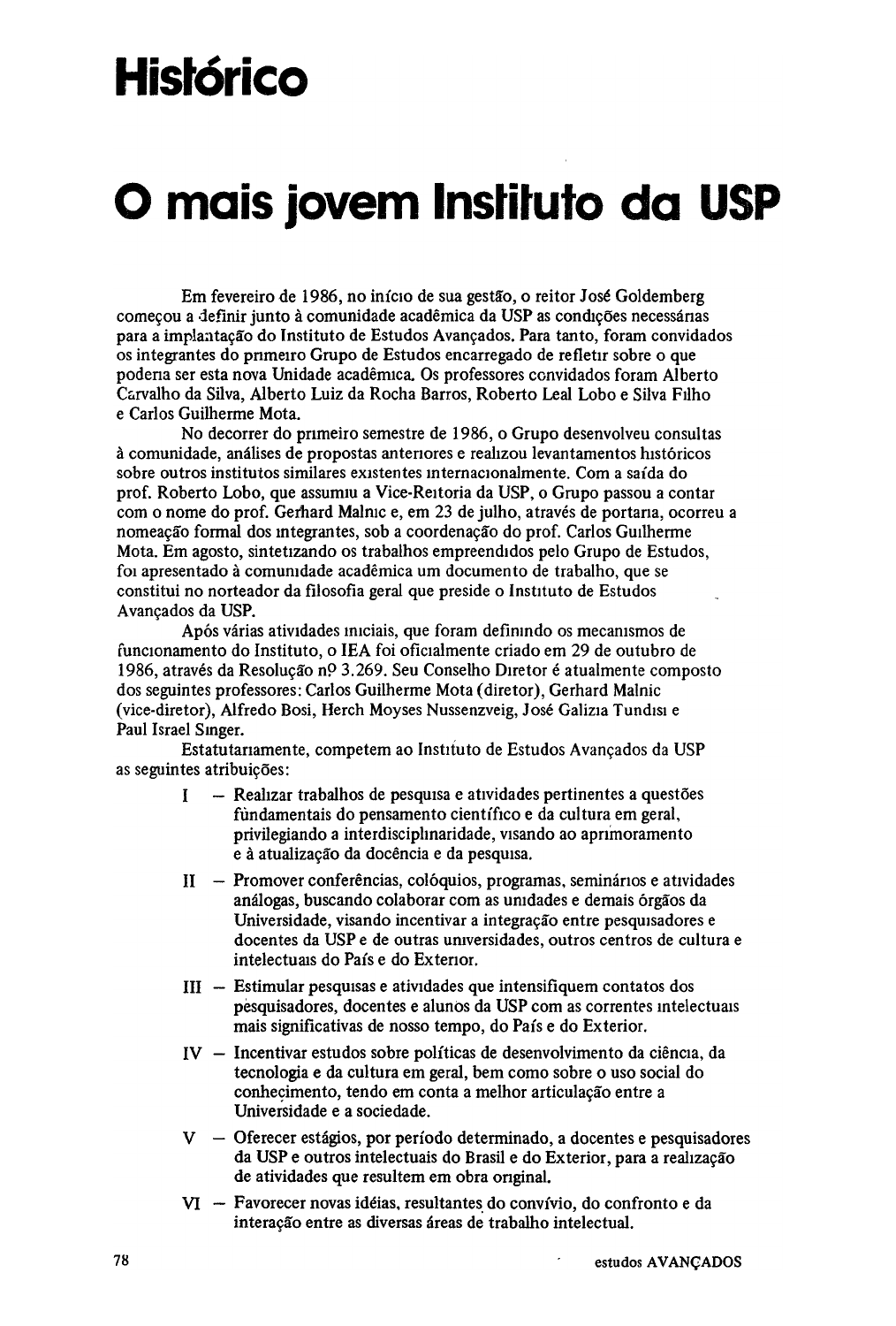- § 1º O IEA procurará abranger todas as disciplinas do conhecimento, inclusive as que não constem dos atuais currículos da USP.
- $§ 20 O$  IEA buscará obter o equilíbrio entre especialistas das Ciências e das Humanidades em geral.

Transcrevemos a seguir dois dos muitos artigos e matérias publicados na imprensa nacional e internacional, onde são apresentados uma visão geral e um balanço do primeiro ano de existência do Instituto de Estudos Avançados da USP.

# **AMID POLITICAL TURMOIL, BRAZIL'S UNIVERSITIES REFLECT NEW SPIRIT OF INQUIRY AND INNOVATION (\*)**

*by Daniela Hart* São Paulo, Brazil

As a fragile young democracy struggles to find its way in Brazil after 20 years of military dictatorship, the country's universities are beginning to reflect a new spirit of inquiry and innovation.

Signs of change and turmoil are everywhere. Just this month, in the face of a staggering foreign debt and massive poverty, the government devalued the currency by nearly 8.5 per cent, as part of a sweeping new austerity program.

At the same time, however, a new constitution is in the works, and many of the limitations that military rule used to impose on cultural life are gone. Previously censored books are reappearing in libraries and bookstores, and once again it is acceptable to discuss all kinds of ideas.

In a general climate of political uncertainty, officials also are considering farreaching university reforms, including giving individual departments the right to choose their curricula. Although it is too soon to know how much change is likely, the system is clearly in flux.

One indication is a newly created Institute of Advanced Studies at the University of São Paulo.

# **First in South America**

With 50,000 students and 4,500 faculty members, the university is Brazil's largest and most important center of higher education. The institute, for its part, is the first of its kind in South America. Its aims are to encourage interdisciplinary echanges and high-level discussions of broad issues, to counter the effects of a bureaucracy that has weighed the university down in recent times, and to end the isolation of academic departments.

The institute also will help students and scholars stay in touch with leading thinkers throughout the world and give participants a place to do research and reflect on issues outside specific curricula.

For the University of São Paulo, those are important developments. Under the military dictatorship, the university lost all of its autonomy. Rigid curricula were set up by the Ministry of Education and Culture, and each university department had to follow a fixed program. Few courses were determined by the academic staff, no

*<sup>(</sup>***\*)** *Texto publicado no jornal especializado.* **The Chronicle of Higher Education,** *v. XXXIII, n° 35. may 13, 1987.*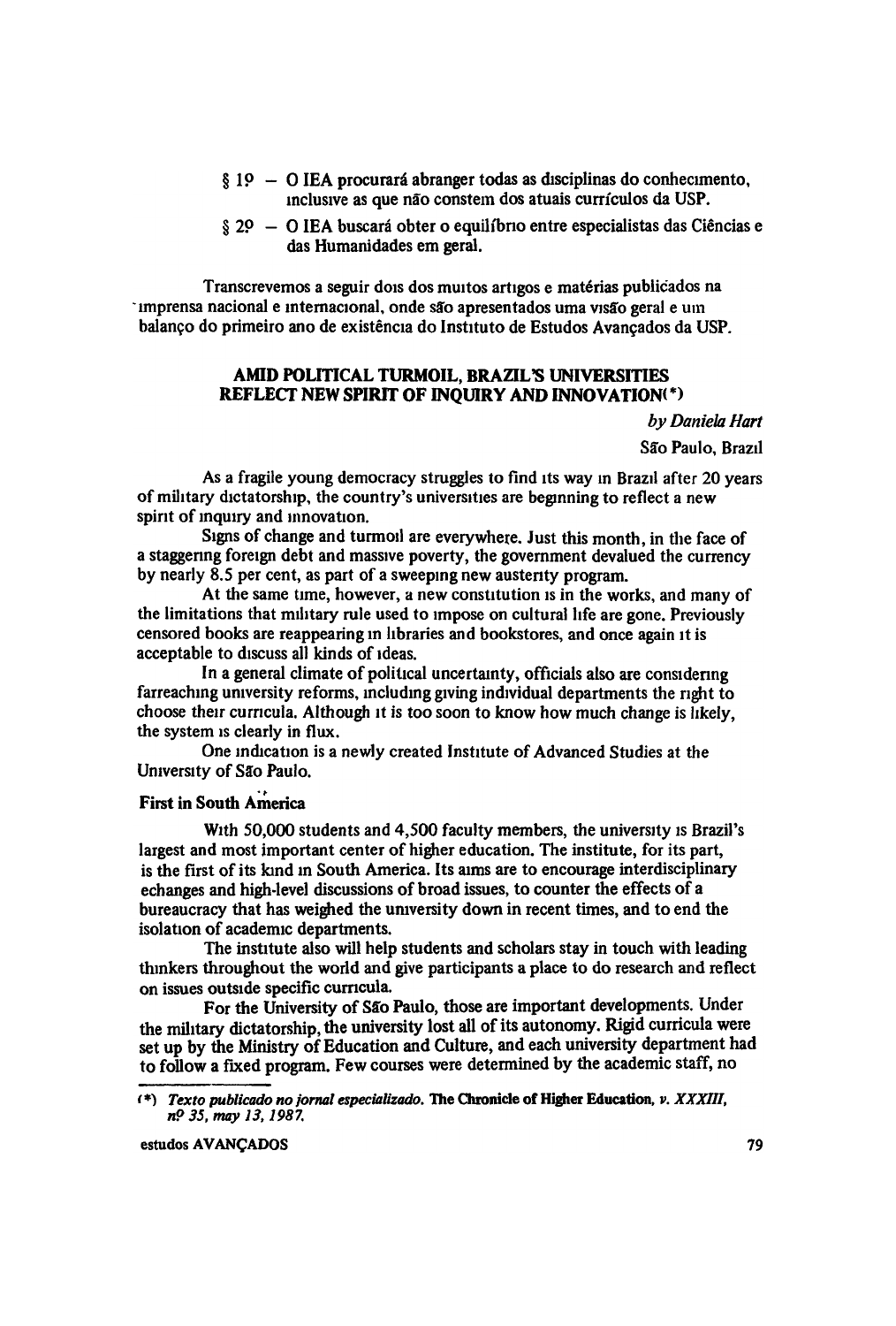interdisciplinary courses were taught, and all academic plans had to be ratified by military censors.

More generally, when the military controlled Brazil between 1964 and 1984, there was no free speech. Many people, including students and faculty members, were imprisoned, tortured, killed, or exiled for expressing ideas unpalatable to the government.

### **Massive Investments Made**

The military also made massive investments in the country's infra-structure, helping to modernize the country and producing enormous economic growth. But the growth was financed largely by foreign loans, leaving Brazil with a debt it cannot handle today. Personal wealth, meanwhile, is unevenly distributed, with two-thirds of the people living below the poverty line.

Inevitably, higher education is feeling the effects of that legacy. All public universities in Brazil are short of funds — a circumstance that prompted a strike by faculty members at all 47 federal universities in the country over the past two months.

Last week, just after a new salary agreement had ended that strike, faculty members at the University of São Paulo, a state institution, called an indefinite walkout of their own over related issues, particularly salaries.

At the Institute of Advanced Studies, which received an initial government grant of \$43,100 for 1987, officials say they need additional support from private sources to operate effectively.

Money aside, the institute is expected to help the university recapture an essential part of its character that was lost under military rule. When the university was founded in 1934; pulling together existing faculties in such fields as medicine and law, a new faculty of philosophy, sciences, and letters was established to provide an interdisciplinary core.

#### **Humanities Were Gutted**

During the dictatorship, that core was lost. The university stressed engineering and business administration, and the humanities were gutted.

Now São Paulo hopes to *"regain the real meaning of a university",* says Carlos Guilherme Mota, a historian who heads the new Institute of Advanced Studies. *"We want to regain interdisciplinary contact and discussion, and the more universal approach to issues."*

José Goldemberg, rector of the University of São Paulo, says he supports the institute's approach because *"in the real world, problems do not come split up into subjects. Real-world problems are multidisciplinary".*

The idea for the institute originated in 1979, Mr. Mota notes, after an amnesty declared by the military government raised the possibility that many professors would be returning from exile without any assurance that they could get their old jobs back.

With the military still controlling the University of São Paulo, their former colleagues thought an interdisciplinary institute would enable them to work around strict hiring criteria for classroom teachers and still get back into academic life.

 $\lambda$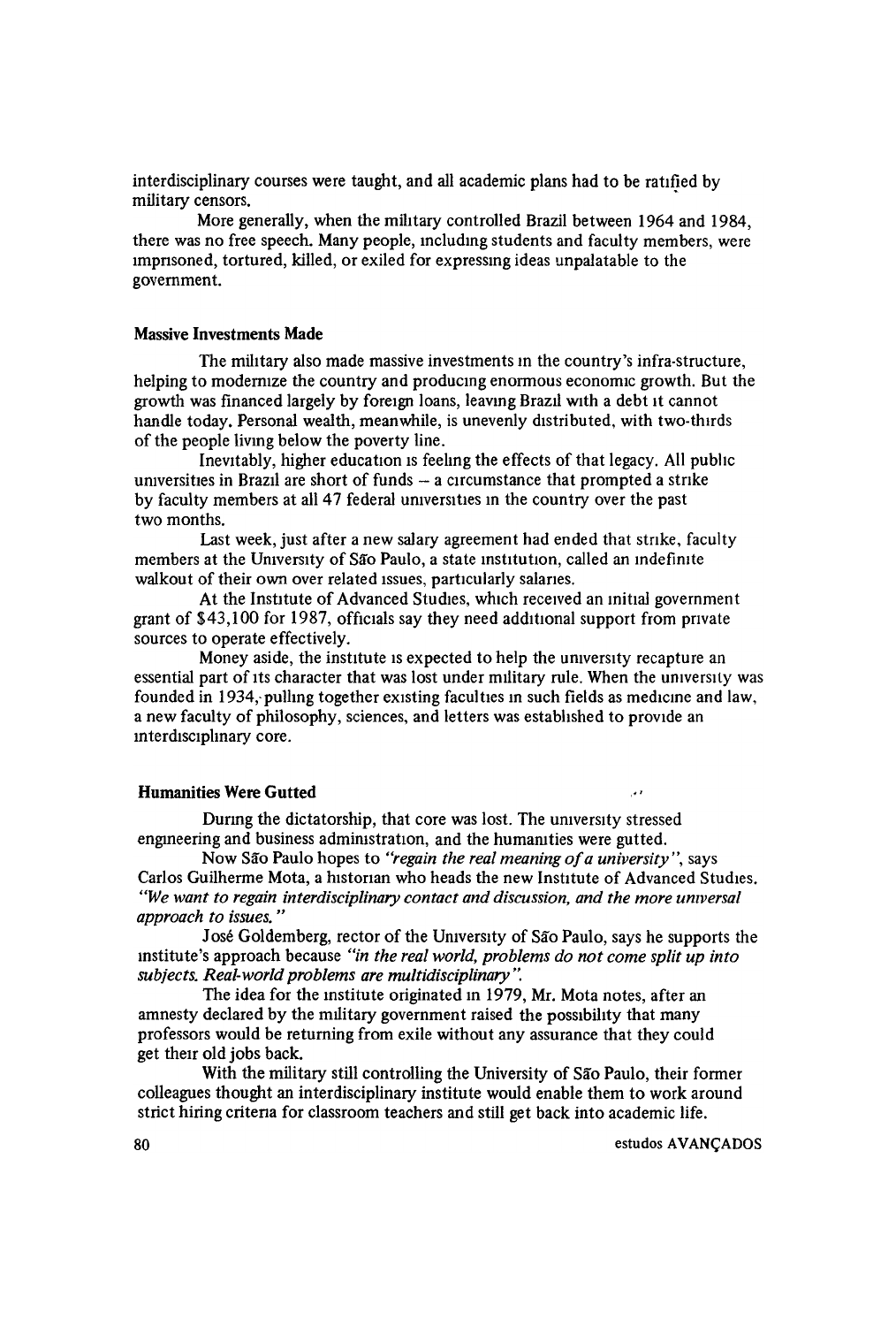#### **Booked-up Conference Agenda**

But many returning professors were soon reinstated in regular university departments, and the institute idea, facing a hostile political climate, failed to get off the ground.

"It *is only now that it is possible to set up such an institute in Brazil",* says Edgard Luiz de Barros, the institute's academic secretary. *"Up until q year ago. we still had military police at the university, controlling our movements One could not organize a controversial or far-reaching public conference."*

The initial plan was enthusiastically approved by an academic congress at the university in 1984, and the institute began operations last August on a trial basis. Today it is functioning regularly with interdisciplinary research and a booked up-agenda of conferences and small seminars. It also has a program for visiting professors, scientists, writers, and artists, who are invited for a month to a year to work on approved research projects.

Long-term study groups at the institute will tackle such issues as *''What are the specific characteristics of scientific thought in the Third World?"; "Where is capitalism going?"*; and *"The new democratic society".*

### **Promoting Science and Culture**

In addition, the institute, which offers no degrees of its own, is expected to make policy recommendations for the nation and promote science and culture.

*"Here we can look at issues that give no immediate results and are therefore not usually part of any course curriculum",* says Alberto Luiz da Rocha Barros, a physicist who helped set up the institute. *"It is important to have highly skilled specialists, but a basic intellectual grounding is vital for autonomous thinking. Otherwise people only learn to be good copiers Here the emphasis will be on creative thought"*

# *IEA:* **UMA PROPOSTA EM BUSCA DA MODERNIDADE(\*)**

*José A Iberto Sheik Pereira*

*Trabalho do IEA resulta em linhas de reflexão não previstas no currículo da USP*

Antiga aspiração do corpo acadêmico — um centro de reflexão multidisciplinar —, o Instituto de Estudos Avançados (IEA) da USP encerrou seu primeiro ano de atividades com um saldo positivo. Inaugurado em 25 de agosto de 1986 com a conferência *"Existe um pensamento brasileiro?",* do jurista Raymundo Faoro, o IEA, segundo a avaliação do seu diretor, prof. Carlos Guilherme Mota, *"ultrapassou a expectativa inicial ao permitir o surgimento de novas linhas de reflexão não previstas no currículo da Universidade".*

A busca da interdisciplinaridade tinha dois propósitos baseados em experiência como a do **Institute for Advanced Study,** de Princeton, onde o reitor José Goldemberg se inspirou para sugerir a criação do IEA. Um dos propósitos era romper o isolamento da vida cotidiana de algumas escolas. O outro era diminuir barreiras que, por vezes, são criadas pelos títulos. Extrapolada a proposta inicial, o

<sup>(\*)</sup> *Texto publicado no* **Jornal da USP,** *Ano III, nº 18, 1º a 7 de outubro de 1987.*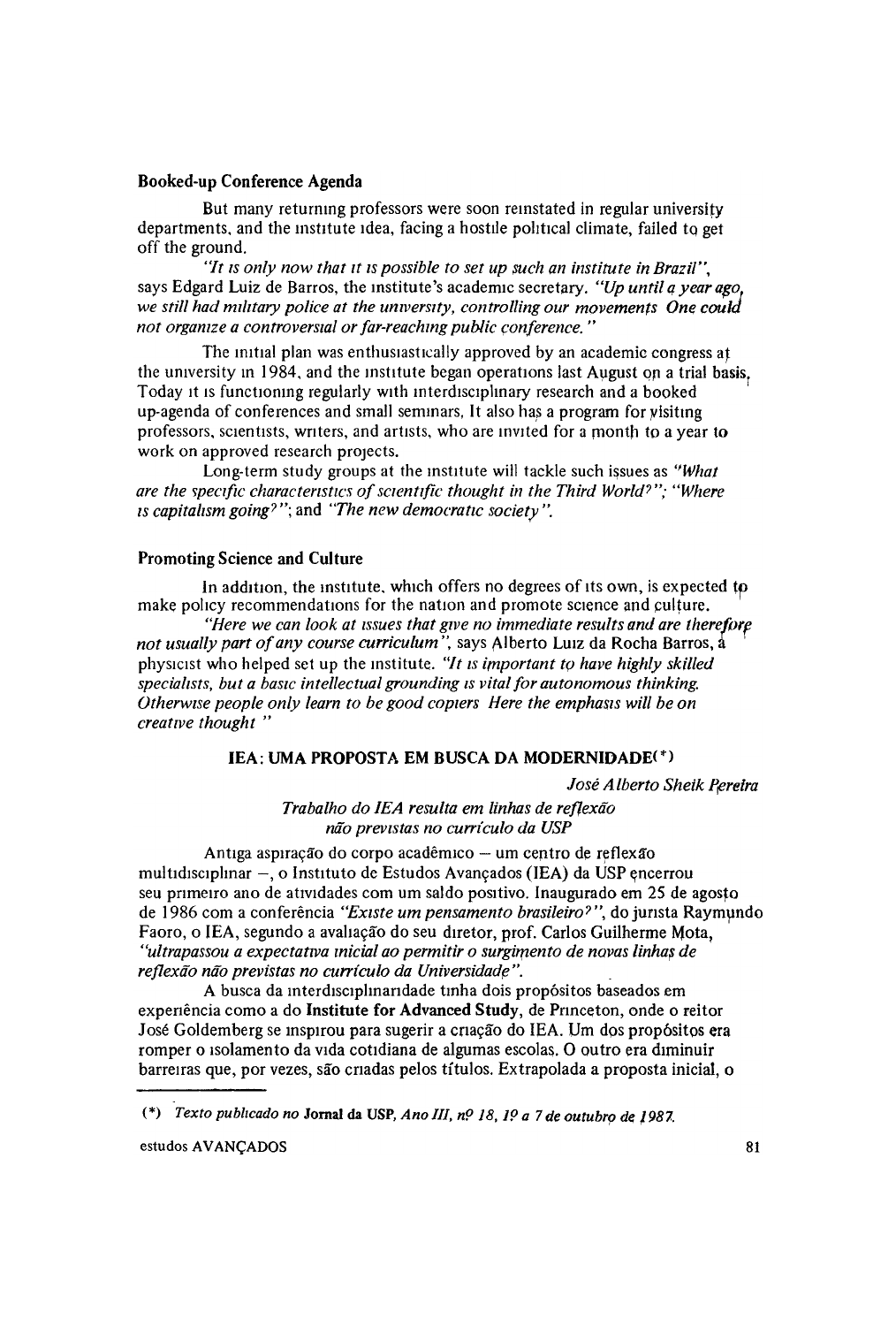Instituto prepara-se, ao entrar em seu segundo ano, para tentar evitar que teses afins se dividam.

Para tanto, já criou três áreas de concentração biologia molecular, ciências ambientais e, dentro das humanidades, a história das mentalidades no Brasil e na América Latina.

Tomando como exemplo a área de biologia molecular, área considerada carente no Brasil, o prof. Gerhar Malnic, vice-diretor do Instituto, explica que os trabalhos serão desenvolvidos em duas fases. Numa primeira, reunidos pesquisadores das diversas unidades de interesse da questão, é feito um diagnóstico para verificar o que está faltando e onde estão as deficiências para o avanço da matéria.

A segunda fase é para decidir o que fazer. Aí entra o IEA como agente catalisador, para elaborar a política científica da área — que servirá inclusive de diretriz para o reitor — e patrocinar o desenvolvimento de novas pesquisas através da organização de cursos e simpósios que serão ministrados por especialistas convidados. O prof. Malnic ressalta que o patrocínio de novas pesquisas não significa seu financiamento, mas a promoção da interação entre os interessados. Isto porque o IEA não tem como propósito repetir atividades de instituições ou órgãos já existentes na USP.

## **Novas áreas**

Apesar de inspirado em institutos congêneres existentes no Exterior, como o de Princeton ou o IEA do México, o IEA não pretende criar departamentos com o estabelecimento de áreas de concentração. Para isso, não há uma demarcação rígida de cada área, buscando-se facilitar a interdisciplinaridade que estará sempre servindo como fonte de fermentação para o desenvolvimento de áreas novas Como exemplo, o



Conferência do matemático Jean Louis Koszul (França) sobre "A gênese do Grupo Bourbaki", realizada em outubro de 1986, sob a coordenação do reitor José Goldemberg e do vice-reitor Roberto Leal Lobo e Silva Filho, com apresentação do prof. **Alexandre Martins** Rodrigues.

estudos AVANÇADOS